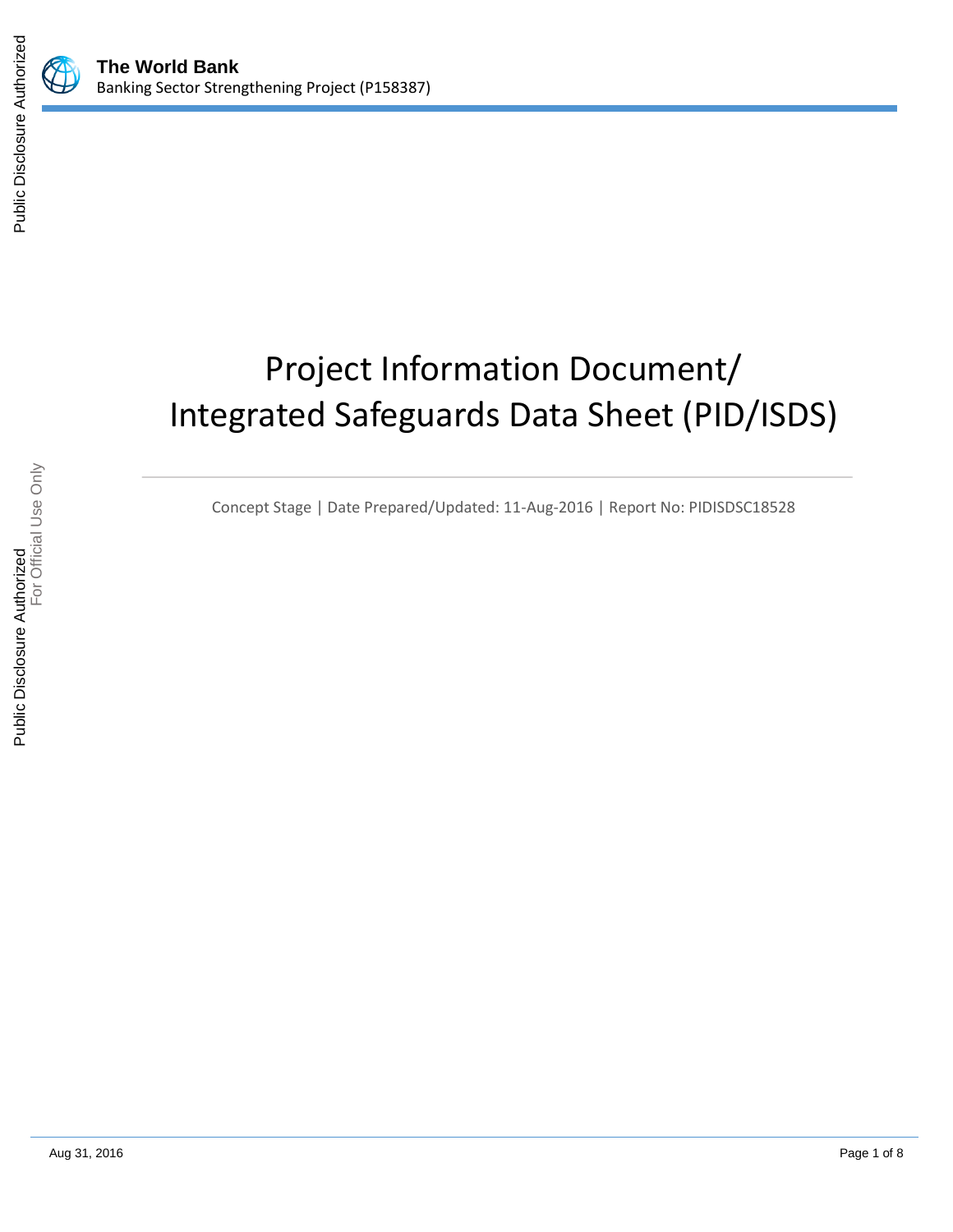

#### **BASIC INFORMATION**

#### **A. Basic Project Data**

| Country<br>Bosnia and Herzegovina                         | Project ID<br>P158387                                                               | Parent Project ID (if any)                                                                                                                    | <b>Project Name</b><br><b>Banking Sector</b><br><b>Strengthening Project</b><br>(P158387) |
|-----------------------------------------------------------|-------------------------------------------------------------------------------------|-----------------------------------------------------------------------------------------------------------------------------------------------|-------------------------------------------------------------------------------------------|
| Region<br>EUROPE AND CENTRAL ASIA                         | <b>Estimated Appraisal Date</b><br>Nov 15, 2016                                     | <b>Estimated Board Date</b><br>Jul 15, 2017                                                                                                   | Practice Area (Lead)<br>Finance & Markets                                                 |
| Lending Instrument<br><b>Investment Project Financing</b> | Borrower(s)<br>BiH Ministry of Finance and<br>Treasury, Deposit Insurance<br>Agency | <b>Implementing Agency</b><br>Republika Srpska Ministry of<br>Finance, FBiH Ministry of<br>Finance, FBiH Banking<br>Agency, RS Banking Agency |                                                                                           |

## **Financing (in USD Million)**

| <b>Financing Source</b>                               | Amount                   |
|-------------------------------------------------------|--------------------------|
| International Bank for Reconstruction and Development | 80.00                    |
| <b>Total Project Cost</b>                             | 80.00                    |
| Faissannachd Accessorat Cetersai                      | Canaant Davisus Daoisian |

Environmental Assessment Category **Concept Review Decision** 

C-Not Required **Track II-The review did authorize the preparation to** continue

Other Decision (as needed)

Type here to enter text

#### **B. Introduction and Context**

#### Country Context

Following modest post-crisis recovery, Bosnia and Herzegovina (BiH) continues to struggle with structural problems that undermine economic growth. Following the global financial crisis and subsequent Eurozone crisis leading to a double-dip contraction of the economy, the country experienced the beginning of a moderate economic recovery in 2013 when growth reached 2.4 percent. This was interrupted by the floods of May 2014 with growth picking up again in 2015 to an estimated 3.2 percent. At the same time, the current account balance narrowed down from -7.5 percent of GDP in 2014 to -5.6 percent of GDP in 2015 and this trend is expected to continue in 2016. The fiscal deficit is foreseen to further narrow and stay below 1 percent of GDP in 2016 with some key structural rigidities (wage freeze and better targeted social assistance) in public expenditures addressed. However, despite some improvements, the private sector is still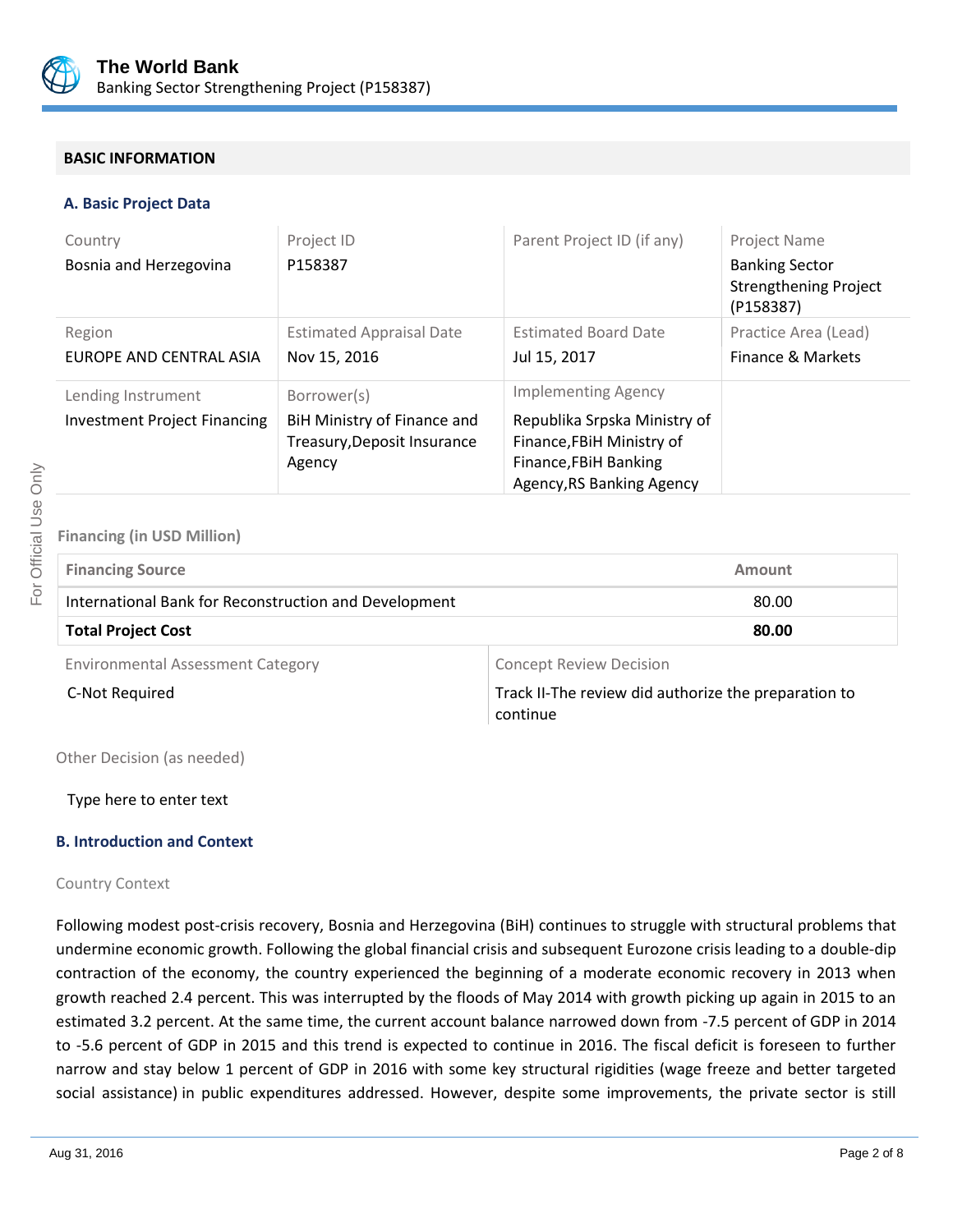

hampered by a lackluster business environment, high labor taxes, inflexible labor market policies, uneven transport infrastructure, energy inefficiency and other constraints. Meanwhile, high unemployment at around 28 percent, especially among youth, and low productivity of capital are among the factors that constrain income growth in the medium-term.

#### Sectoral and Institutional Context

The BiH banking sector dominates the financial sector and is primarily foreign owned. There are 25 banks in BiH accounting for around 87 percent of financial system assets, which are equivalent to 85 percent of GDP as of end-2015. The banking system comprises mostly foreign subsidiaries—91 percent of the banking sector assets, while domesticallyowned and state-owned banks account for 7 and 2 percent respectively. The five largest banks represented about half of banking sector assets in 2015. The number of banks operating in BiH remains remarkably high relative to peer countries with room for further consolidation.

The banking sector is still dealing with the aftershocks of the global financial crisis that have weakened financial sector asset quality and profitability. Following credit growth of an annual average of 20 percent between 2004 and 2008, private sector credit growth turned negative at the end of 2009 and since then has grown at an annual rate of only 2-3 percent. The system-wide non-performing loan (NPL) ratio – although on a slightly declining trend – remained high at 13.7 percent at end-2015, reflecting the impacts of the financial crisis, lax credit practices, and weak debt recovery mechanisms which hamper banks' efforts to work out NPLs. Profitability remains subdued with return on equity (RoE) and return on assets (RoA) standing at 2.4 and 0.3 percent respectively. Although above the regulatory minimum of 12 percent, the system's capital adequacy ratio (15 percent at end-2015) has been on a declining trend since end 2013, with wide variations between banks.

Against this backdrop, it is essential that the financial safety net is further strengthened by developing a comprehensive resolution regime to deal with the weakest banks either through recovery or resolution/liquidation. A number of key elements in the financial safety arrangements are either missing or not adequately developed. Further enhancement of the deposit insurance arrangements is needed as part of the strengthening the overall bank resolution framework. Banking regulation and supervision have improved during the last decade, but a number of important shortcomings remain. Lack of adequate governance and risk management has contributed to the current number of problem banks. Fragmentation of the institutional framework and the lack of coordination and information sharing between stakeholders are delaying needed reforms and improvements, and result in duplications of effort that waste scarce supervisory resources.

#### Relationship to CPF

The proposed project is consistent with the 2016-2020 Country Partnership Framework (CPF) which calls for safeguarding macroeconomic and financial stability as well as fostering access to finance. The CPF states that maintaining the stability of the financial sector is a fundamental condition for maintaining macro-fiscal stability in the country. The CPF is based on the findings of the 2014 Financial Sector Assessment Program (FSAP) highlighting a number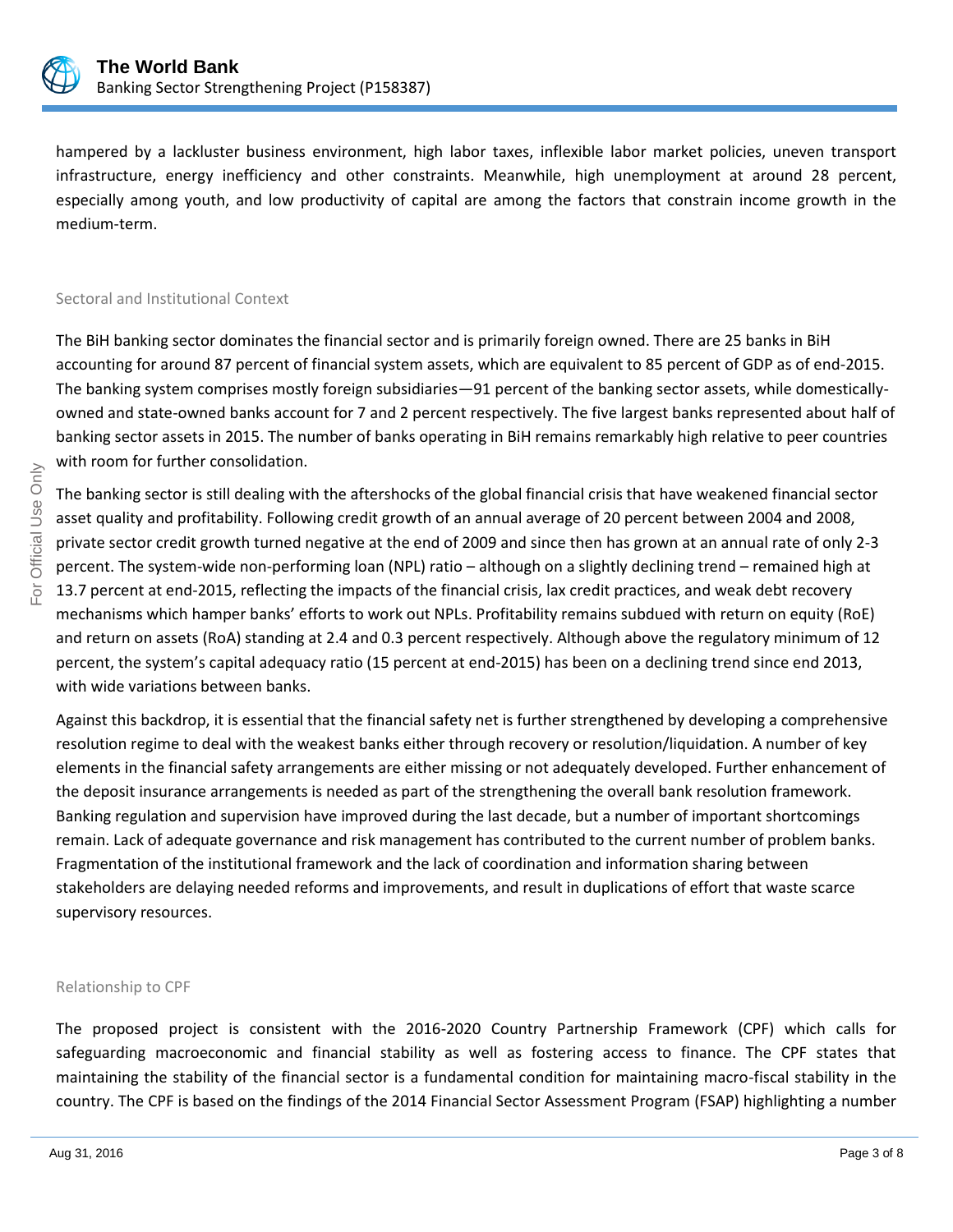

of banking sector vulnerabilities including high levels of NPLs, weaknesses in the domestic banks, gaps in the financial safety net, and need to strengthen the framework for bank resolution. The banking sector in BiH plays a key role in providing resources to the most productive sectors of the economy and therefore contributes to growth and employment in line with the World Bank twin goals.

#### **C. Proposed Development Objective(s)**

The Project Development Objective (PDO) is to help strengthen the banking sector in BiH and maintain confidence of depositors.

Key Results (From PCN)

The project entails two Components:

Component 1: Strengthening the banking sector by improving bank regulation and supervision, establishing the new bank resolution framework and enhancing coordination and cooperation among regulatory and supervisory authorities. The expected results are an upgraded institutional, regulatory and supervisory framework that improves the soundness and stability of the banking sector and upgrades supervisory capacity and cooperation between the banking agencies as well as introduction of a bank resolution framework in line with international best practice.

Component 2: Improving the financial and institutional capacity of the Deposit Insurance Agency (DIA). The expected results would be focused on ensuring adequate financial inflows into the Deposit Insurance Fund (DIF) during the course of the project and improved capacity of the DIA to perform its legally mandated deposit payout function in the event of a bank failure.

#### **D. Concept Description**

The project entails two Components.

Component 1 is built around four components that focus on strengthening the banking sector through improving bank regulation and supervision, establishing a bank resolution framework and enhancing coordination and cooperation.

Subcomponent 1 focuses on strengthening banking sector regulation and supervision aligned with Basel II/III regime. As part of this Subcomponent, the project will support the Banking Agencies in further strengthening capital and liquidity requirements to enhance banks' ability to withstand solvency and liquidity shocks. Moreover, the project will assist the authorities in developing a revised supervisory methodology aligned with the EU supervisory review and evaluation processes (SREP). Lastly, the Disbursement Linked Indicators (DLI) supports the alignment of supervisory reporting with European reporting frameworks (COREP- "Common Reporting" and FINREP - "Financial Reporting") which will ensure further harmonization and convergence of supervisory reporting standards for banks across BiH and more broadly the EU.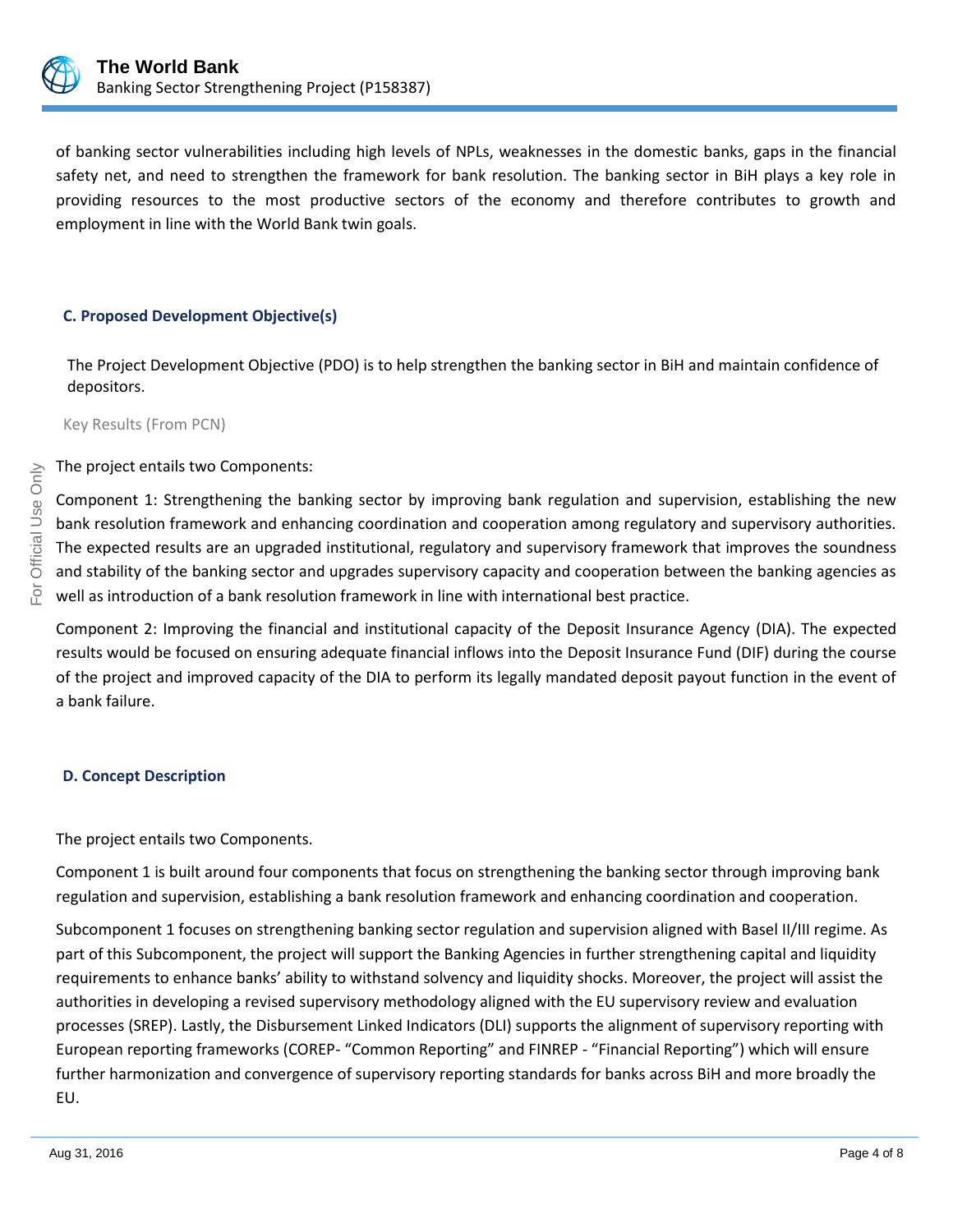

Subcomponent 2 focuses on addressing weaknesses in the banking sector. As part of the DLI, the project will support the enforcement of the results of the 2016 asset quality reviews (AQRs) either by mandatory time bound corrective action programs or resolution/liquidation programs for all undercapitalized banks.

As part of Subcomponent 3, the project will support the authorities in implementation of the bank resolution framework as foreseen in the draft Banking Laws. This DLI focuses on preparation and adoption of a key set of bylaws and decisions related to bank recovery and resolution (adoption by each Agency would take place after enactment of the new Banking Laws), establishment and operationalization of dedicated bank resolution units within RS Banking Agency (BARS) and the Federation Banking Agency (FBA), adoption of an internal assessment methodology for recovery plans, subsequent assessment of recovery plans to be submitted by all banks to FBA and BARS and preparation of resolution plans.

Subcomponent 4 supports enhanced coordination among regulatory and supervisory agencies. The respective DLI foresees an update of the MOU between the FBA, BARS and the DIA once the new bank resolution framework is enacted to ensure that information and coordination within the financial safety net is strengthened in the area of deposit insurance and bank resolution.

Component 2 is focused on improving the financial and institutional capacity of the DIA. Component 2 is contingent on a financing needs assessment to be conducted by the DIA and the WB team in the Fall of 2016. Only then - once the current round of AQRs are completed – can an informed decision be taken on the underlying risks and consequently the capitalization needs of the DIA.

The project will be designed as a results focused hybrid IPF with two separate loan agreements, one for the DIA and one for the entity level Component. The loans focus on achieving and sustaining results and are therefore seen to be the best instrument to support the authorities in implementing key reforms identified in the 2014 FSAP and the authorities' own reform agendas. The proposed instrument will help meet core client's need to strengthen the institutional capacity of the banking agencies in the two entities and the DIA. In addition, it would allow an increase in the DIF's funding as well as the disbursement of project funds to the Entities' Treasury accounts based on the achievement of Entity-specific sets of Disbursement Linked Indicators (DLIs).

#### **SAFEGUARDS**

## **A. Project location and salient physical characteristics relevant to the safeguard analysis (if known)**

Country-wide. The project is not expected to entail any environmental, social or other safeguards issues.

## **B. Borrower's Institutional Capacity for Safeguard Policies**

Not applicable

#### **C. Environmental and Social Safeguards Specialists on the Team**

Esma Kreso, Ifeta Smajic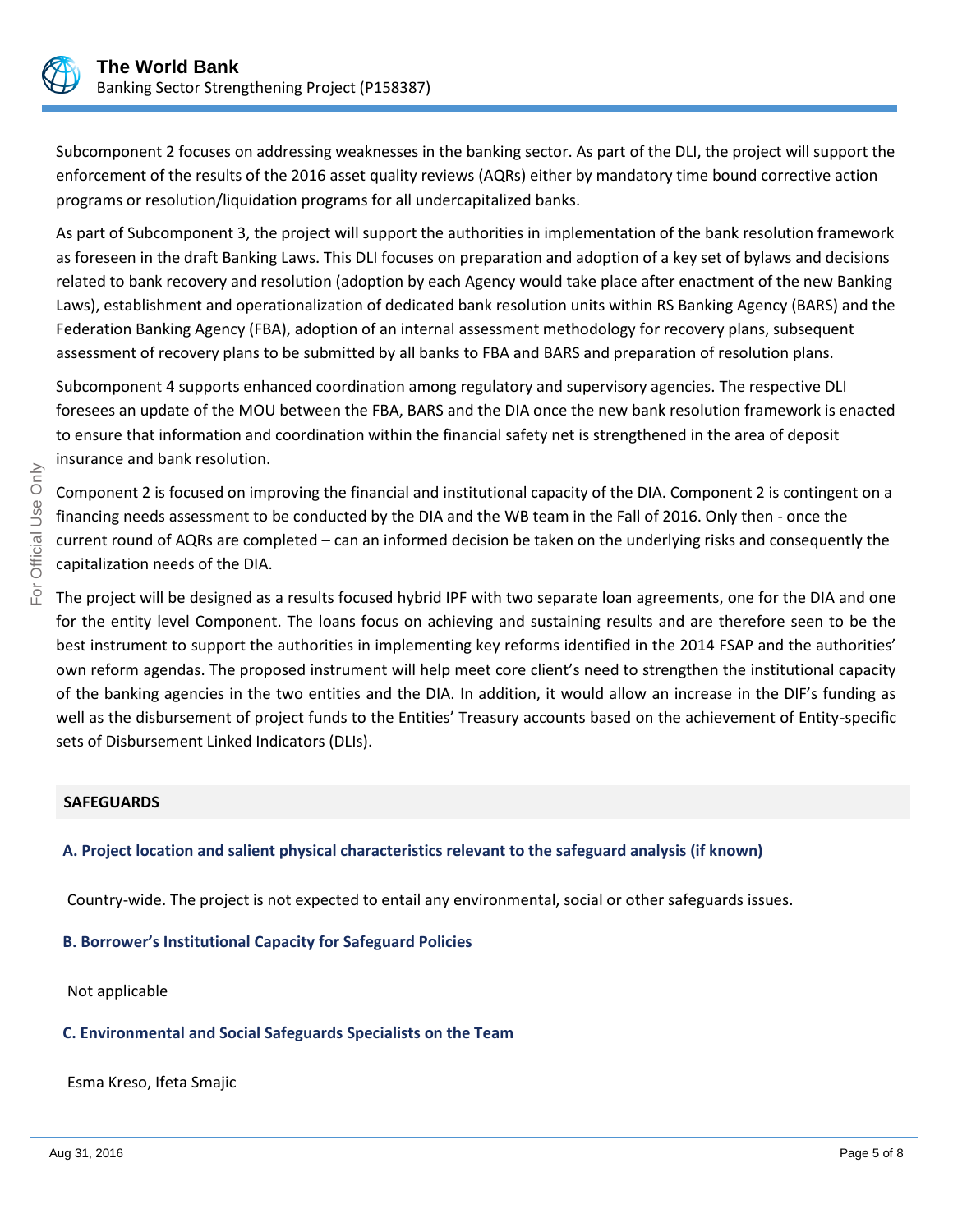

#### **D. Policies that might apply**

| <b>Safeguard Policies</b>                         | Triggered?     | <b>Explanation (Optional)</b>                                                                                                                                                                                                                                                                                                                                                                                                                                                                                                                                      |
|---------------------------------------------------|----------------|--------------------------------------------------------------------------------------------------------------------------------------------------------------------------------------------------------------------------------------------------------------------------------------------------------------------------------------------------------------------------------------------------------------------------------------------------------------------------------------------------------------------------------------------------------------------|
| Environmental Assessment OP/BP 4.01               | No.            | The scope of the Project does not include any<br>physical works or activities that may impact the<br>environment. Furthermore, any activities proposed<br>under the assistance of the Project will not result in<br>civil works, reconstruction, renovation or new<br>construction. The policies are related solely to the<br>banking sector and should have no repercussions on<br>the environment or natural resources. A checklist<br>EMP will be used in case hardware installation under<br>the project shall require any physical works or<br>refurbishment. |
| Natural Habitats OP/BP 4.04                       | No.            |                                                                                                                                                                                                                                                                                                                                                                                                                                                                                                                                                                    |
| Forests OP/BP 4.36                                | No.            |                                                                                                                                                                                                                                                                                                                                                                                                                                                                                                                                                                    |
| Pest Management OP 4.09                           | No.            |                                                                                                                                                                                                                                                                                                                                                                                                                                                                                                                                                                    |
| Physical Cultural Resources OP/BP 4.11            | No.            |                                                                                                                                                                                                                                                                                                                                                                                                                                                                                                                                                                    |
| Indigenous Peoples OP/BP 4.10                     | No.            |                                                                                                                                                                                                                                                                                                                                                                                                                                                                                                                                                                    |
| Involuntary Resettlement OP/BP 4.12               | No.            | There will be no land acquisition within the project.                                                                                                                                                                                                                                                                                                                                                                                                                                                                                                              |
| Safety of Dams OP/BP 4.37                         | No.            |                                                                                                                                                                                                                                                                                                                                                                                                                                                                                                                                                                    |
| Projects on International Waterways<br>OP/BP 7.50 | N <sub>o</sub> |                                                                                                                                                                                                                                                                                                                                                                                                                                                                                                                                                                    |
| Projects in Disputed Areas OP/BP 7.60             | No.            |                                                                                                                                                                                                                                                                                                                                                                                                                                                                                                                                                                    |

#### **E. Safeguard Preparation Plan**

Tentative target date for preparing the Appraisal Stage PID/ISDS

#### Nov 07, 2016

Time frame for launching and completing the safeguard-related studies that may be needed. The specific studies and their timing should be specified in the Appraisal Stage PID/ISDS

#### Not applicable

## **CONTACT POINT**

## **World Bank**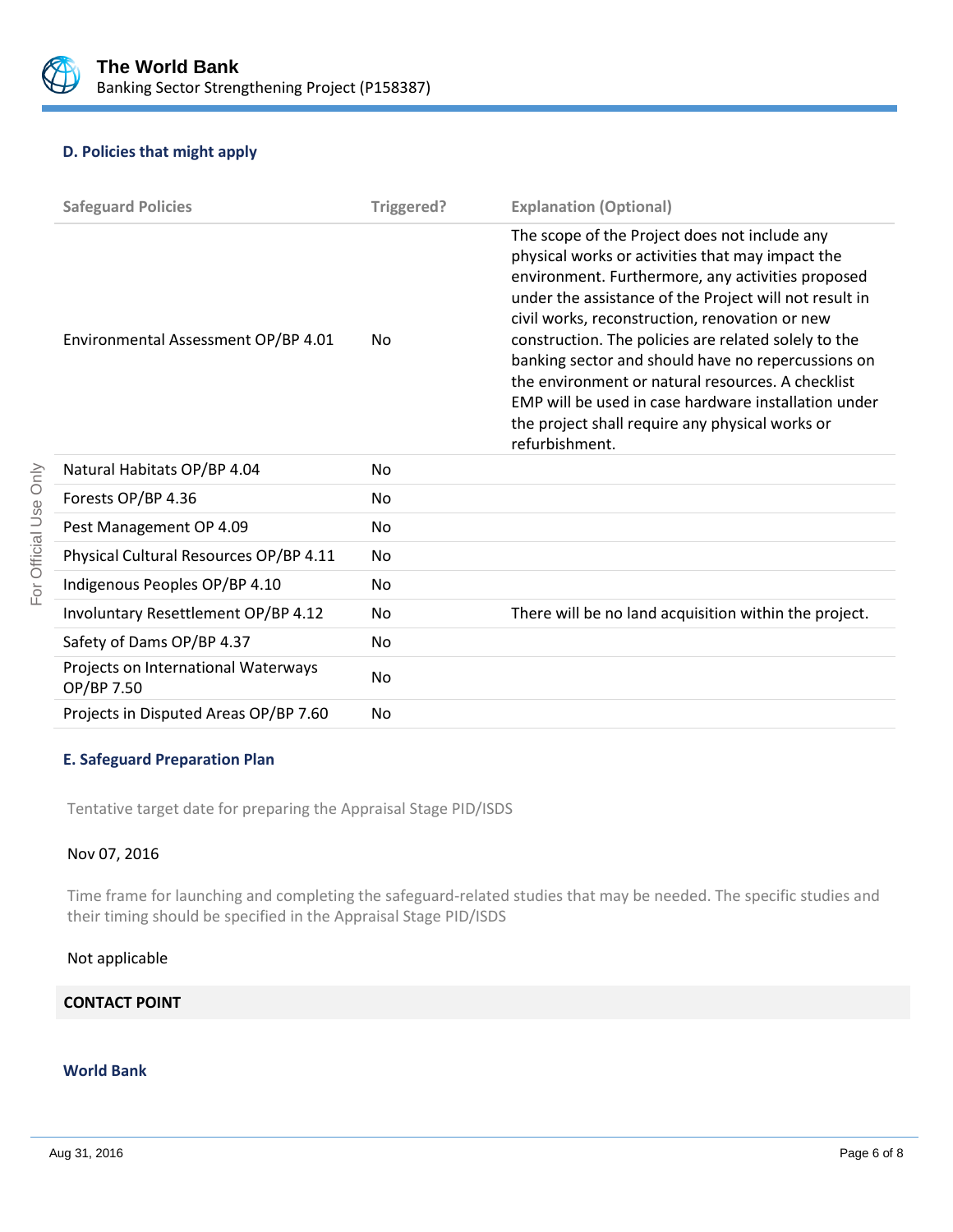

Johanna Jaeger, Ruvejda Aliefendic Senior Financial Sector Specialist

#### **Borrower/Client/Recipient**

BiH Ministry of Finance and Treasury

Deposit Insurance Agency

## **Implementing Agencies**

Republika Srpska Ministry of Finance Zoran Tegeltija Minister of Finance mf@mf.vladars.net

FBiH Ministry of Finance Jelka Milićević Minister of Finance FBiH info@fmf.gov.ba

FBiH Banking Agency Zlatko Bars Director agencija@fba.ba

RS Banking Agency Dragan Serdar Acting Director office@abrs.ba

#### **FOR MORE INFORMATION CONTACT**

The InfoShop The World Bank 1818 H Street, NW